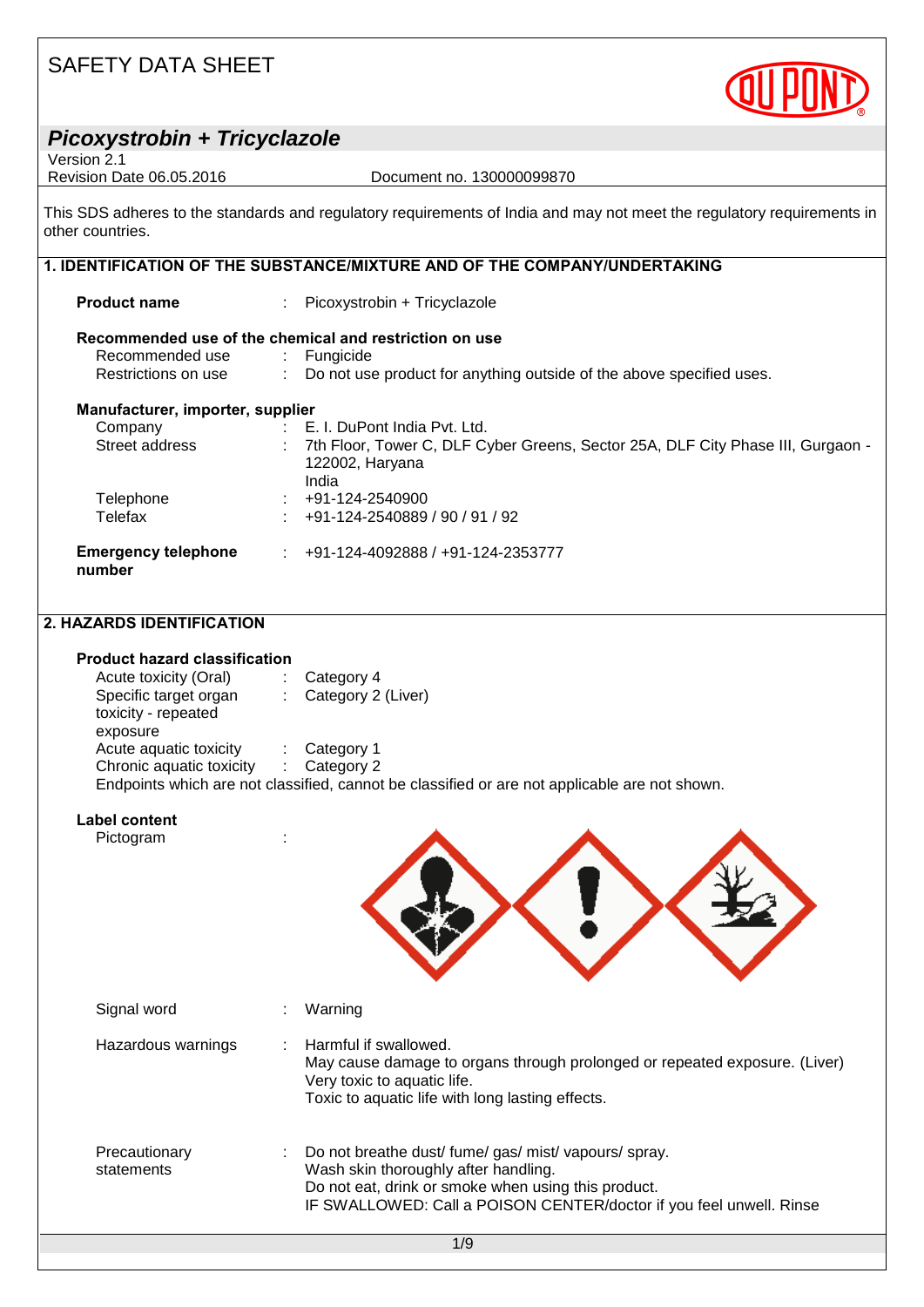| SAFETY DATA SHEET                                               |                                                                                                                                                                                                                                                                             |  |
|-----------------------------------------------------------------|-----------------------------------------------------------------------------------------------------------------------------------------------------------------------------------------------------------------------------------------------------------------------------|--|
| Picoxystrobin + Tricyclazole                                    |                                                                                                                                                                                                                                                                             |  |
| Version 2.1<br>Revision Date 06.05.2016                         | Document no. 130000099870                                                                                                                                                                                                                                                   |  |
|                                                                 | mouth.<br>Get medical advice/ attention if you feel unwell.<br>Collect spillage.<br>Dispose of contents/ container to an approved waste disposal plant.                                                                                                                     |  |
| 3. COMPOSITION/INFORMATION ON INGREDIENTS                       |                                                                                                                                                                                                                                                                             |  |
| <b>Chemical nature</b>                                          | <b>Mixture</b>                                                                                                                                                                                                                                                              |  |
| <b>Components</b>                                               |                                                                                                                                                                                                                                                                             |  |
| Chemical name                                                   | CAS-No.<br>Concentration                                                                                                                                                                                                                                                    |  |
| Tricyclazole                                                    | 41814-78-2<br>20.33 %                                                                                                                                                                                                                                                       |  |
| Picoxystrobin                                                   | 117428-22-5<br>6.78%                                                                                                                                                                                                                                                        |  |
| Other Ingredients                                               | 72.89%                                                                                                                                                                                                                                                                      |  |
| <b>4. FIRST AID MEASURES</b>                                    | Have the product container or label with you when calling a poison control center or doctor, or going for treatment.                                                                                                                                                        |  |
|                                                                 |                                                                                                                                                                                                                                                                             |  |
| <b>Inhalation</b>                                               | Remove person to fresh air. If signs/symptoms continue, get medical attention.<br>Artificial respiration and/or oxygen may be necessary. Call a poison control center<br>or doctor for treatment advice.                                                                    |  |
| <b>Skin contact</b>                                             | Take off all contaminated clothing immediately. Rinse skin immediately with plenty<br>of water for 15-20 minutes. Call a poison control center or doctor for treatment<br>advice.                                                                                           |  |
| Eye contact                                                     | Hold eye open and rinse slowly and gently with water for 15-20 minutes. Remove<br>contact lenses, if present, after the first 5 minutes, then continue rinsing eye. Call<br>a poison control center or doctor for treatment advice.                                         |  |
| Ingestion                                                       | Call a poison control center or doctor for treatment advice. Have person sip a<br>glass of water if able to swallow. DO NOT induce vomiting unless directed to do<br>so by a physician or poison control center. Do not give anything by mouth to an<br>unconscious person. |  |
| <b>Most important</b><br>symptoms/effects, acute<br>and delayed | No information available.                                                                                                                                                                                                                                                   |  |
| <b>Protection of first-aiders</b>                               | No information available.                                                                                                                                                                                                                                                   |  |
| Notes to physician                                              | No information available.                                                                                                                                                                                                                                                   |  |
| <b>5. FIREFIGHTING MEASURES</b>                                 |                                                                                                                                                                                                                                                                             |  |
| <b>Suitable extinguishing</b><br>media                          | Water spray, Foam, Dry chemical, Carbon dioxide (CO2)                                                                                                                                                                                                                       |  |
| <b>Unsuitable extinguishing</b><br>media                        | High volume water jet, (contamination risk)                                                                                                                                                                                                                                 |  |
|                                                                 |                                                                                                                                                                                                                                                                             |  |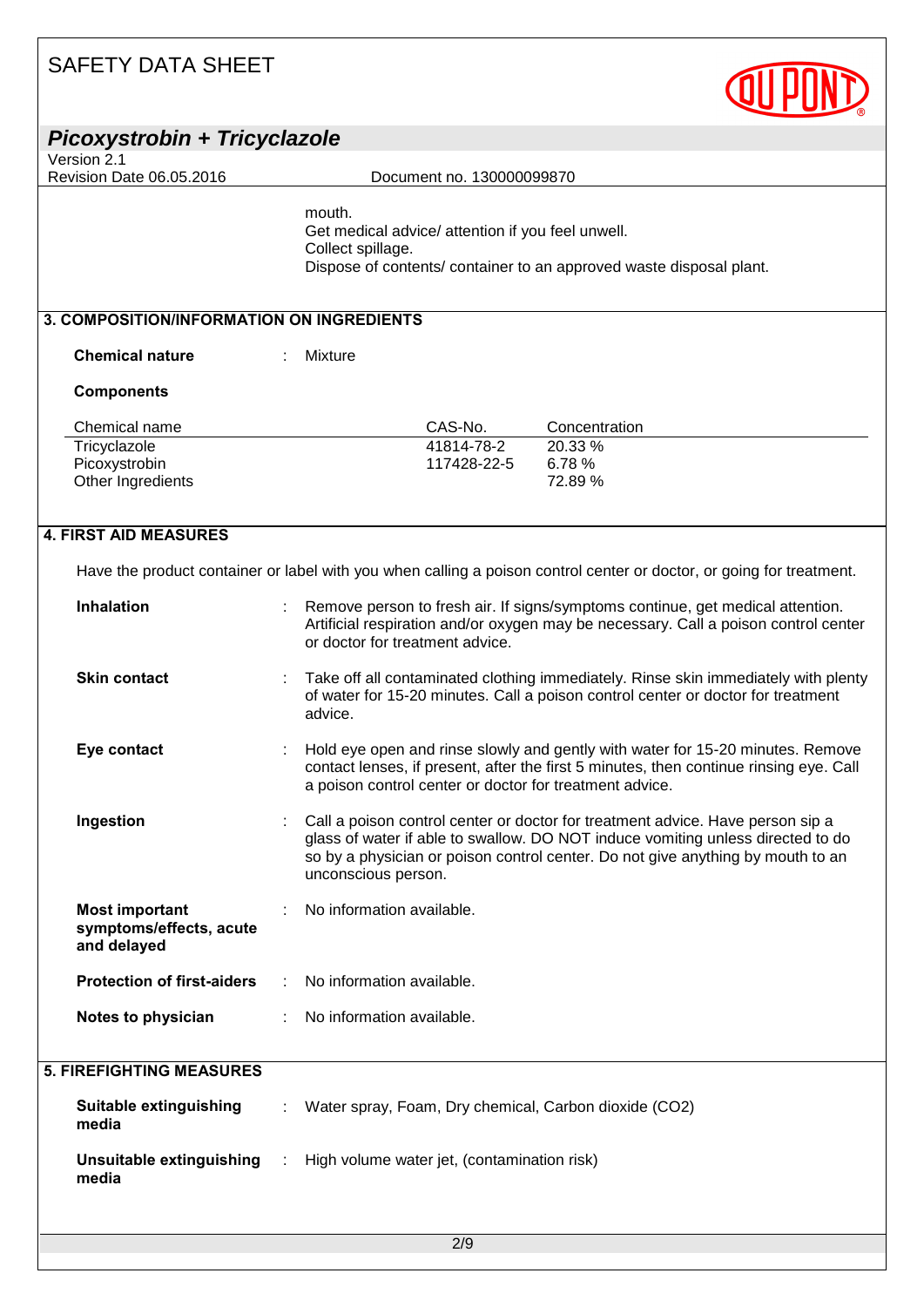

**Storage**

### **8. EXPOSURE CONTROLS/PERSONAL PROTECTION**

#### **Control parameters**

No occupational exposure limit values are applicable.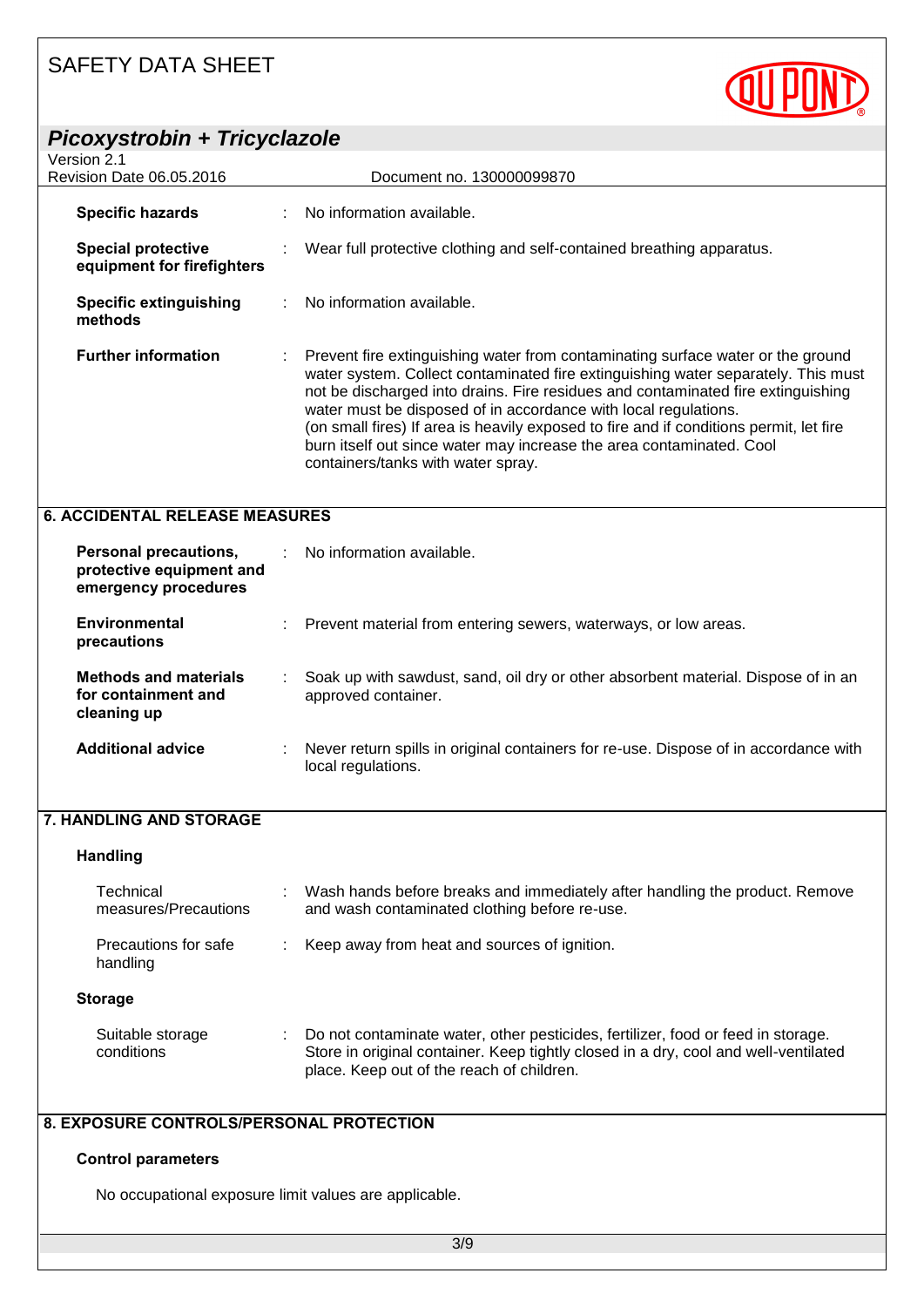| <b>Picoxystrobin + Tricyclazole</b>               |   |                                                                                                                                                                                                                                                                                                                                                                                                                                                          |
|---------------------------------------------------|---|----------------------------------------------------------------------------------------------------------------------------------------------------------------------------------------------------------------------------------------------------------------------------------------------------------------------------------------------------------------------------------------------------------------------------------------------------------|
| Version 2.1<br>Revision Date 06.05.2016           |   | Document no. 130000099870                                                                                                                                                                                                                                                                                                                                                                                                                                |
|                                                   |   |                                                                                                                                                                                                                                                                                                                                                                                                                                                          |
| <b>Engineering measures</b>                       |   | Use only with adequate ventilation.                                                                                                                                                                                                                                                                                                                                                                                                                      |
| <b>Biological occupational</b><br>exposure limits | ÷ | No information available.                                                                                                                                                                                                                                                                                                                                                                                                                                |
| Personal protective equipment                     |   |                                                                                                                                                                                                                                                                                                                                                                                                                                                          |
| Respiratory protection                            |   | Where there is potential for airborne exposures in excess of applicable limits, wear<br>approved respiratory protection with dust/mist cartridge. Provide adequate<br>ventilation.                                                                                                                                                                                                                                                                       |
| Hand protection                                   |   | Material: Protective gloves                                                                                                                                                                                                                                                                                                                                                                                                                              |
| Eye protection                                    |   | Wear protective eyewear to prevent contact with this substance.                                                                                                                                                                                                                                                                                                                                                                                          |
| Skin protection                                   |   | Wear protective clothing such as gloves, apron, boots, or coveralls, as<br>appropriate.                                                                                                                                                                                                                                                                                                                                                                  |
| <b>Hygiene measures</b>                           |   | Wash hands thoroughly with soap and water after handling and before eating,<br>drinking, chewing gum, using tobacco, or using the toilet. Remove clothing/PPE<br>immediately if material gets inside. Wash thoroughly and put on clean clothing.<br>Remove personal protective equipment immediately after handling this product.<br>Wash the outside of gloves before removing. As soon as possible, wash<br>thoroughly and change into clean clothing. |
| <b>Protective measures</b>                        |   | All chemical protective clothing should be visually inspected prior to use. Clothing<br>and gloves should be replaced in case of chemical or physical damage or if<br>contaminated. End users of this product should follow label instructions for<br>personal protection when using this product.                                                                                                                                                       |

**QUPOND** 

#### **9. PHYSICAL AND CHEMICAL PROPERTIES**

| Appearance (Physical state, form, colour, etc.)<br>Physical state<br>Form<br>Colour |  | liquid<br>liquid<br>No information available. |  |
|-------------------------------------------------------------------------------------|--|-----------------------------------------------|--|
| Odour                                                                               |  | No information available.                     |  |
| <b>Odour Threshold</b>                                                              |  | No information available.                     |  |
| рH                                                                                  |  | No information available.                     |  |
| Melting point/freezing point<br>No information available.                           |  |                                               |  |
| Initial boiling point and boiling range<br>No information available.                |  |                                               |  |
| <b>Flash point</b>                                                                  |  | No information available.                     |  |
| <b>Evaporation rate</b>                                                             |  | : No information available.                   |  |
| Flammability (solid, gas)                                                           |  | : No information available.                   |  |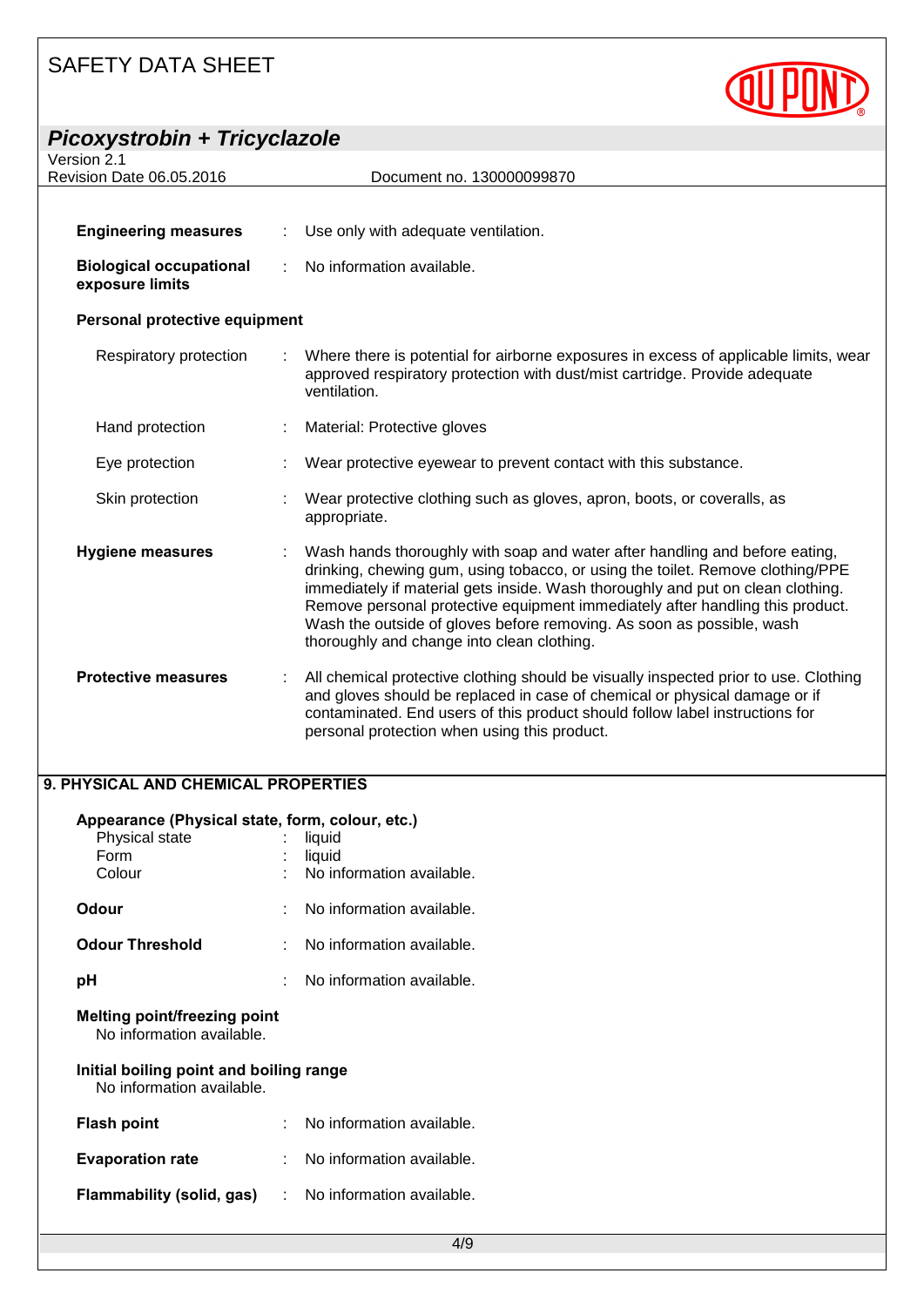| OAFETT DATA ONEET                                                                              |                                                                                   |  |
|------------------------------------------------------------------------------------------------|-----------------------------------------------------------------------------------|--|
| Picoxystrobin + Tricyclazole                                                                   |                                                                                   |  |
| Version 2.1<br>Revision Date 06.05.2016                                                        | Document no. 130000099870                                                         |  |
|                                                                                                |                                                                                   |  |
| Upper/lower flammability or explosive limits<br>Upper explosion limit<br>Lower explosion limit | $\sim 100$ M $_{\odot}$<br>No information available.<br>No information available. |  |
| Vapour pressure                                                                                | No information available.                                                         |  |
| <b>Vapour density</b>                                                                          | No information available.                                                         |  |
| <b>Density</b><br>No information available.                                                    |                                                                                   |  |
| Solubility(ies)<br>Water solubility                                                            | No information available.                                                         |  |
| Partition coefficient: n-<br>octanol/water                                                     | No information available.                                                         |  |
| <b>Auto-ignition temperature</b><br>No information available.                                  |                                                                                   |  |
| <b>Decomposition</b><br>temperature                                                            | No information available.                                                         |  |
| <b>Viscosity</b><br>Viscosity, kinematic                                                       | No information available.                                                         |  |
| Molecular weight                                                                               | No information available.<br>÷                                                    |  |
| <b>10. STABILITY AND REACTIVITY</b>                                                            |                                                                                   |  |
| <b>Reactivity</b>                                                                              | No information available.                                                         |  |
| <b>Chemical stability</b>                                                                      | Stable at normal temperatures and storage conditions.                             |  |
| <b>Possibility of hazardous</b><br>reactions                                                   | No information available.                                                         |  |
| <b>Conditions to avoid</b>                                                                     | None reasonably foreseeable.                                                      |  |
| <b>Materials to avoid</b>                                                                      | No information available.                                                         |  |
| <b>Hazardous</b><br>decomposition products                                                     | No information available.                                                         |  |
| <b>11. TOXICOLOGICAL INFORMATION</b><br><b>Acute toxicity</b>                                  |                                                                                   |  |
| Oral<br>Tricyclazole                                                                           | LD50/Rat: 314 mg/kg                                                               |  |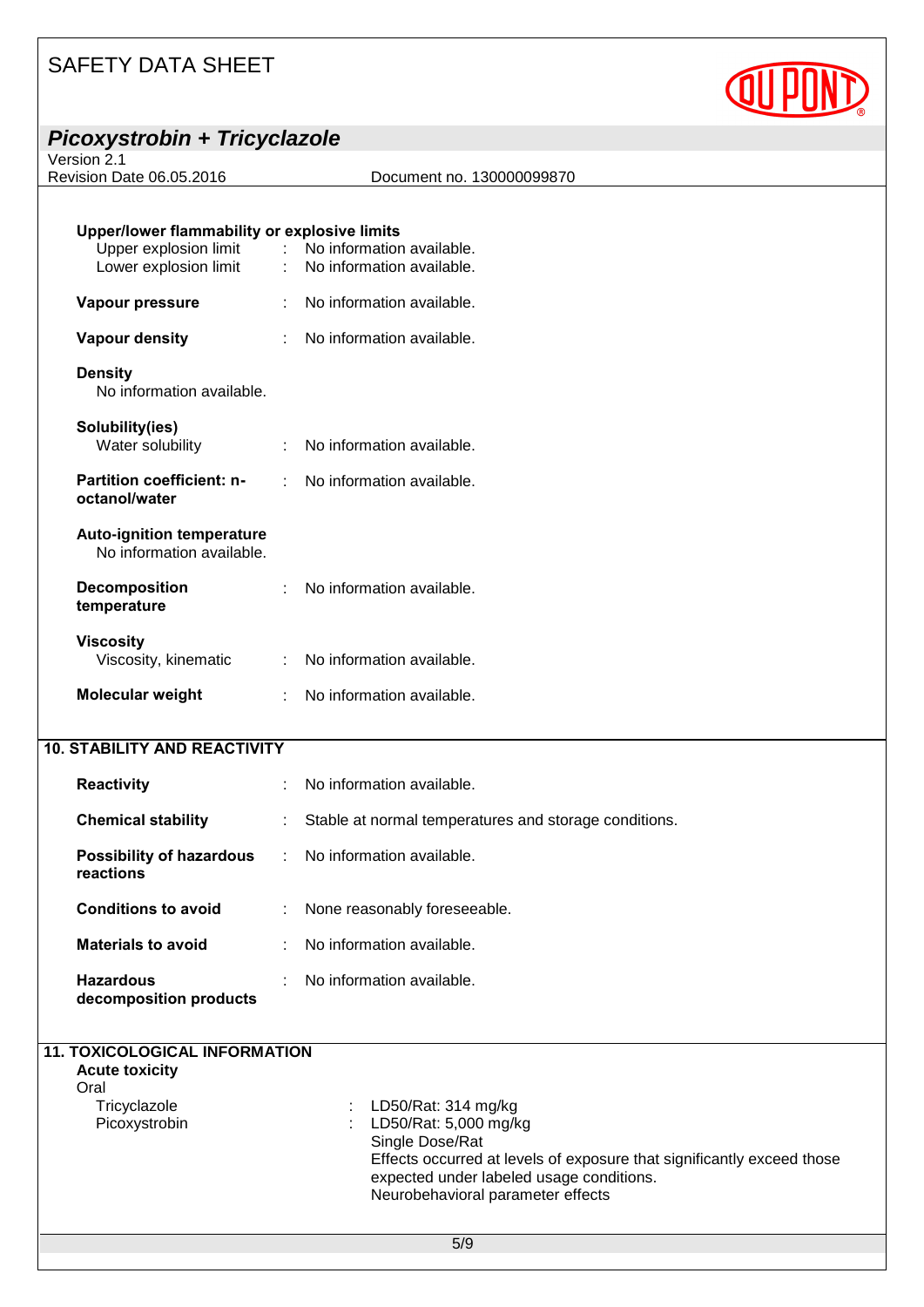| Picoxystrobin + Tricyclazole                 |                                                                                 |
|----------------------------------------------|---------------------------------------------------------------------------------|
| Version 2.1                                  |                                                                                 |
| Revision Date 06.05.2016                     | Document no. 130000099870                                                       |
|                                              | Motor Activity effects<br>Effects reversed the day following treatment          |
| Inhalation                                   |                                                                                 |
| Tricyclazole                                 | LC50/Rat: 0.146 mg/l                                                            |
| Picoxystrobin                                | LC50/4 h/Rat male(dust/mist): 2.12 mg/l                                         |
|                                              | Material particle size of 5.9 - 6.8 µm MMAD                                     |
|                                              | LC50/4 h/Rat female(dust/mist): 3.19 mg/l                                       |
| Dermal                                       | Material particle size of 5.9 - 6.8 µm MMAD                                     |
| Tricyclazole                                 | LD50/Rabbit: $> 2,000$ mg/kg                                                    |
| Picoxystrobin                                | LD50/Rat: $> 5,000$ mg/kg                                                       |
|                                              |                                                                                 |
| <b>Skin corrosion/irritation</b>             |                                                                                 |
| Picoxystrobin                                | Species: Rabbit                                                                 |
|                                              | Result: No skin irritation                                                      |
|                                              | Classification: No skin irritation                                              |
| Serious eye damage/eye irritation            |                                                                                 |
| Tricyclazole                                 | Result: Severe eye irritation                                                   |
| Picoxystrobin                                | Species: Rabbit                                                                 |
|                                              | Result: Irritation to eyes, reversing within 7 days                             |
|                                              | Classification: Mild eye irritation                                             |
| Respiratory or skin sensitisation            |                                                                                 |
| Tricyclazole                                 | Classification: Not a skin sensitizer.                                          |
| Picoxystrobin                                | <b>Maximisation Test</b>                                                        |
|                                              | Species: Guinea pig                                                             |
|                                              | Result: Does not cause skin sensitisation.                                      |
|                                              | Classification: Does not cause skin sensitisation.                              |
| <b>Germ cell mutagenicity</b>                |                                                                                 |
| Picoxystrobin                                | Weight of evidence does not support classification as a germ cell               |
|                                              | mutagen.                                                                        |
| Carcinogenicity                              |                                                                                 |
| Picoxystrobin                                | Not classifiable as a human carcinogen.                                         |
|                                              | Overall weight of evidence indicates that the substance is not<br>carcinogenic. |
|                                              |                                                                                 |
| <b>Reproductive toxicity</b><br>Tricyclazole | Reproductive toxicity: No adverse effects expected. Teratogenicity: No          |
|                                              | adverse effects expected.                                                       |
| Picoxystrobin                                | Reproductive toxicity: No toxicity to reproduction                              |
|                                              | Teratogenicity: Animal testing showed no developmental toxicity.                |

## **Specific Target Organ Toxicity**

| Specific target organ toxicity - single exposure   |                                                                                                       |
|----------------------------------------------------|-------------------------------------------------------------------------------------------------------|
| Picoxystrobin                                      | : The substance or mixture is not classified as specific target organ<br>toxicant, single exposure.   |
| Specific target organ toxicity - repeated exposure |                                                                                                       |
| Picoxystrobin                                      | : The substance or mixture is not classified as specific target organ<br>toxicant, repeated exposure. |

6/9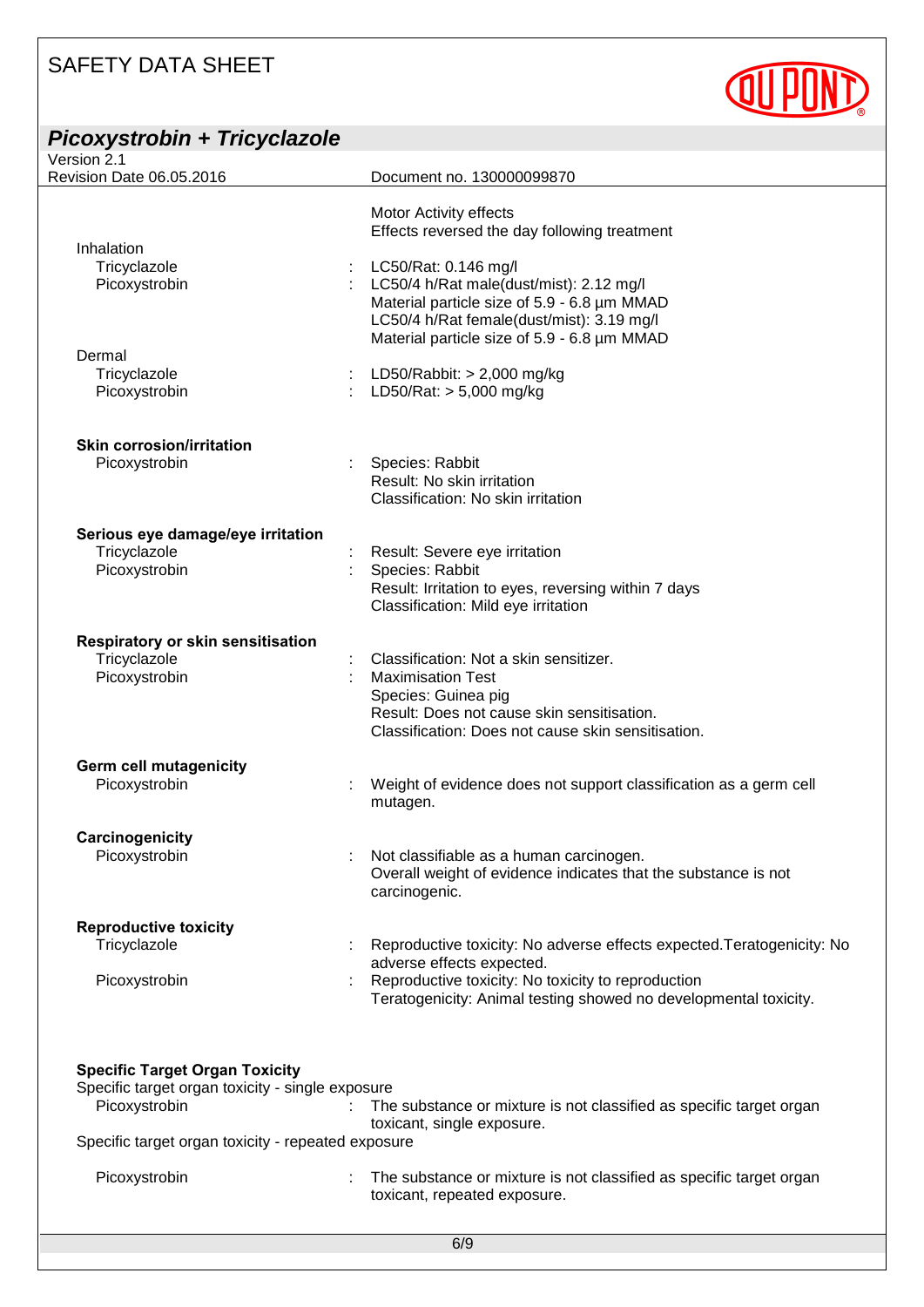| Picoxystrobin + Tricyclazole                                                                        |                                                                                                                                                                                                                                                                                                                                                                                                                                                                                                                                                                                                                                                            |
|-----------------------------------------------------------------------------------------------------|------------------------------------------------------------------------------------------------------------------------------------------------------------------------------------------------------------------------------------------------------------------------------------------------------------------------------------------------------------------------------------------------------------------------------------------------------------------------------------------------------------------------------------------------------------------------------------------------------------------------------------------------------------|
| Version 2.1                                                                                         |                                                                                                                                                                                                                                                                                                                                                                                                                                                                                                                                                                                                                                                            |
| Revision Date 06.05.2016                                                                            | Document no. 130000099870                                                                                                                                                                                                                                                                                                                                                                                                                                                                                                                                                                                                                                  |
| <b>Aspiration hazard</b><br>Picoxystrobin                                                           | No aspiration toxicity classification                                                                                                                                                                                                                                                                                                                                                                                                                                                                                                                                                                                                                      |
|                                                                                                     |                                                                                                                                                                                                                                                                                                                                                                                                                                                                                                                                                                                                                                                            |
| Other<br>Picoxystrobin                                                                              | Repeated dose toxicity:<br>The following effects occurred at levels of exposure that significantly<br>exceed those expected under labeled usage conditions.<br>Oral - feed/Mouse 28 d<br>No toxicologically significant effects were found.<br>Dermal/Rat 28 d<br>No toxicologically significant effects were found.<br>Oral/Mouse 90 d<br>Reduced body weight gain, Increased liver weight<br>Oral - feed/Rat 90 d<br>Reduced body weight gain, Increased liver weight, No effect to<br>neurotoxicity.<br>Oral/Dog 1 yr<br>Reduced body weight gain<br>Oral/Mouse 18 Months<br>Reduced body weight gain, Increased liver weight, Gastrointestinal effects |
| <b>12. ECOLOGICAL INFORMATION</b>                                                                   |                                                                                                                                                                                                                                                                                                                                                                                                                                                                                                                                                                                                                                                            |
| <b>Ecotoxicity effects</b><br>Acute and prolonged toxicity to fish<br>Tricyclazole<br>Picoxystrobin | LC50/96 h/Lepomis macrochirus (Bluegill sunfish): 16.0 mg/l<br>LC50/96 h/Oncorhynchus mykiss (rainbow trout): 7.3 mg/l<br>LC50/96 h/Fathead minnow: 0.066 mg/l                                                                                                                                                                                                                                                                                                                                                                                                                                                                                             |
| Toxicity to aquatic plants<br>Picoxystrobin                                                         | ErC50/96 h/Skeletonema costatum (Diatom): 0.0063 mg/l                                                                                                                                                                                                                                                                                                                                                                                                                                                                                                                                                                                                      |
| Acute toxicity to aquatic invertebrates<br>Picoxystrobin                                            | EC50/48 h/Daphnia magna (Water flea): 0.024 mg/l                                                                                                                                                                                                                                                                                                                                                                                                                                                                                                                                                                                                           |

Chronic toxicity to aquatic Invertebrates<br>Picoxystrobin :

: NOEC/21 d/Daphnia magna (Water flea): 0.008 mg/l

**QU POND** 

#### **Persistence and degradability** No information available.

### **Bioaccumulation**

No information available.

### **Mobility in soil**

No information available.

### **Other adverse effects**

No information available.

### **13. DISPOSAL CONSIDERATIONS**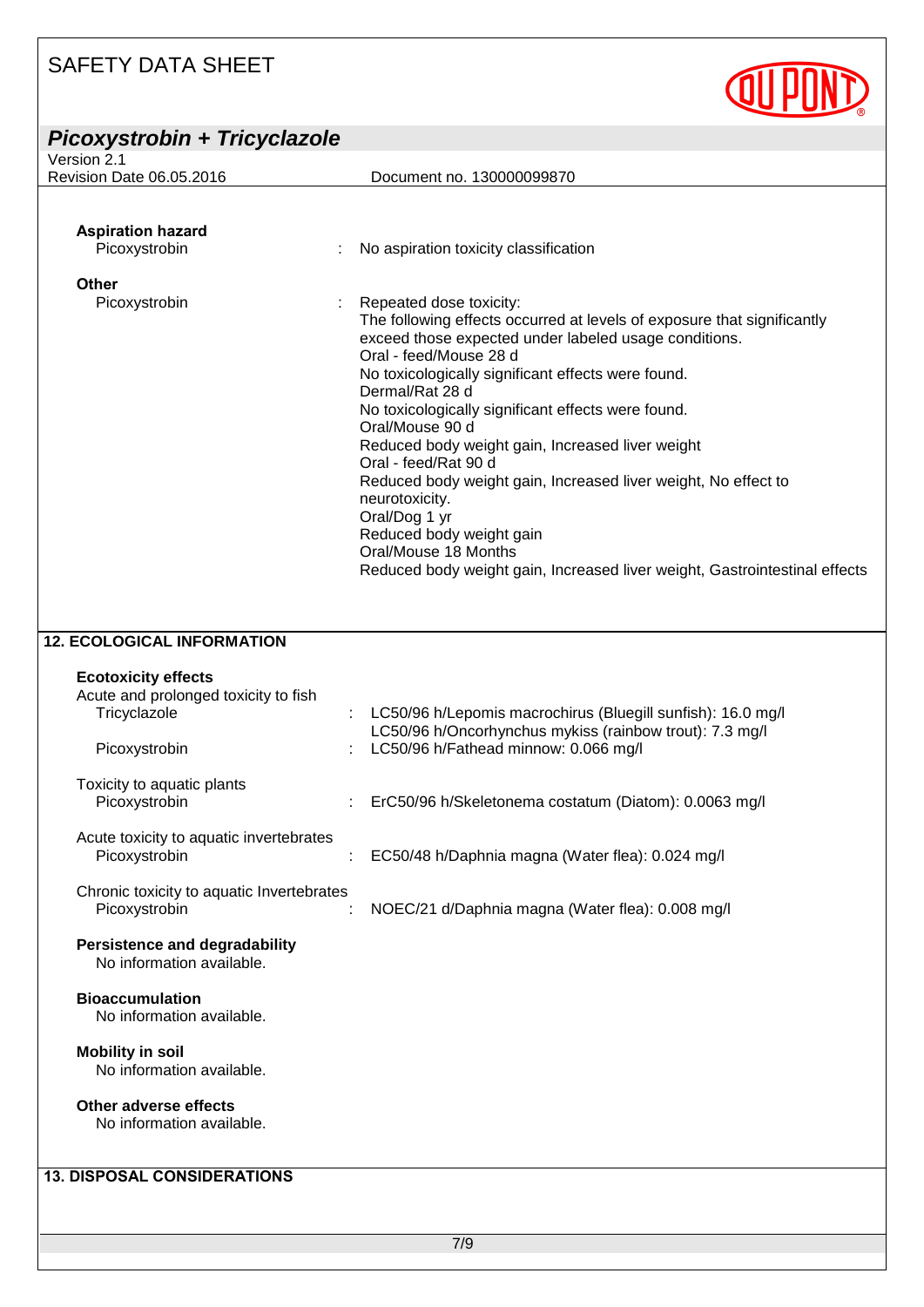| Picoxystrobin + Tricyclazole                                                                                                                                             |                                                                                                                                     |  |
|--------------------------------------------------------------------------------------------------------------------------------------------------------------------------|-------------------------------------------------------------------------------------------------------------------------------------|--|
| Version 2.1                                                                                                                                                              |                                                                                                                                     |  |
| Revision Date 06.05.2016                                                                                                                                                 | Document no. 130000099870                                                                                                           |  |
|                                                                                                                                                                          |                                                                                                                                     |  |
| <b>Waste disposal methods</b>                                                                                                                                            | In accordance with local and national regulations. The product should not be<br>allowed to enter drains, water courses or the soil. |  |
| <b>Contaminated packaging</b>                                                                                                                                            | Do not re-use empty containers.                                                                                                     |  |
| <b>14. TRANSPORT INFORMATION</b>                                                                                                                                         |                                                                                                                                     |  |
| <b>IMDG</b>                                                                                                                                                              |                                                                                                                                     |  |
| UN number                                                                                                                                                                | 3082                                                                                                                                |  |
| UN proper shipping<br>name                                                                                                                                               | ENVIRONMENTALLY HAZARDOUS SUBSTANCE, LIQUID, N.O.S.                                                                                 |  |
|                                                                                                                                                                          | (Picoxystrobin)                                                                                                                     |  |
| Transport hazard class                                                                                                                                                   | 9                                                                                                                                   |  |
| Packing group                                                                                                                                                            | $\mathbf{III}$                                                                                                                      |  |
| <b>Hazchem Code</b>                                                                                                                                                      | .3Z                                                                                                                                 |  |
| Marine pollutant                                                                                                                                                         | yes (Picoxystrobin)                                                                                                                 |  |
| <b>IATA</b>                                                                                                                                                              |                                                                                                                                     |  |
| UN number                                                                                                                                                                | 3082                                                                                                                                |  |
| UN proper shipping<br>name                                                                                                                                               | ENVIRONMENTALLY HAZARDOUS SUBSTANCE, LIQUID, N.O.S.                                                                                 |  |
|                                                                                                                                                                          | (Picoxystrobin)                                                                                                                     |  |
| Transport hazard class                                                                                                                                                   | 9                                                                                                                                   |  |
| Packing group                                                                                                                                                            | III                                                                                                                                 |  |
| Special precaution which a<br>user to be aware of or<br>needs to comply with in<br>connection with transport<br>or conveyance either within<br>or outside their premises | Not applicable                                                                                                                      |  |

#### **15. REGULATORY INFORMATION**

Product subject to regulatory requirements under the Insecticides Act, 1968 and Insecticides Rules, 1971

### **16. OTHER INFORMATION**

#### **Sources of key data used to compile the Safety Data Sheet**

1. The Factories Act, 1948, The Second Schedule: Permissible levels of certain chemical substances in work environment, as amended through April, 2001

2. Manufacture, Storage and Import of Hazardous Chemical Rules 1989, as amended through January 2000

#### **References**

SDS Number: 130000099870

#### **Revision Date/Version**

| Date of first preparation | : 29.09.2010     |
|---------------------------|------------------|
| <b>Revision Date</b>      | : 06.05.2016     |
| Version                   | $\therefore$ 2.1 |